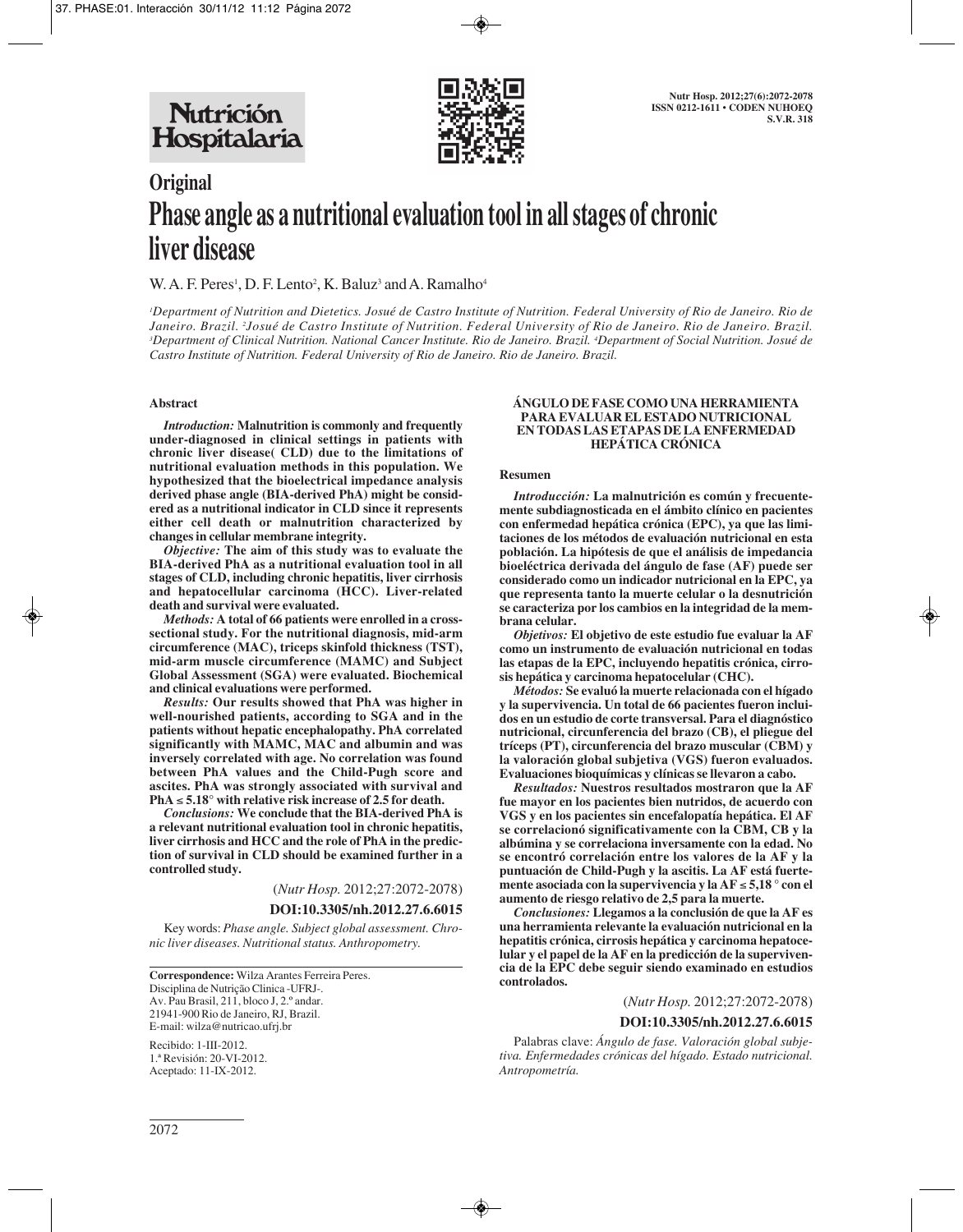### **Abbreviations**

CLD: Chronic liver disease. BIA: Bioelectrical impedance analysis. PhA: Phase angle. HCC: Hepatocellular carcinoma. MAC: Mid-arm circumference. TST: Triceps skinfold thickness. MAMC: Mid-arm muscle circumference. SGA: Subject Global Assessment. PTA: Prothrombin time activity. BCM: Body cell mass. R: Resistance. Xc: Reactance. PCR: Polymerase chain reaction. CT: Computed tomography. RM: Scan and/or magnetic resonance imaging. HIV: Human immunodeficiency virus. CI: Confidence interval.

## **Introduction**

Patients with chronic liver disease (CLD) carry a risk of specific life threatening complications and comorbidities. The nutritional status has been proposed as a prognostic factor in cirrhotic patients and was originally suggested as a prognostic factor for cirrhosis by Child and Turcotte.1-3 Malnutrition is highly prevalent among patients with CLD, occurring early in the natural history of the disease and accompanying functional hepatic deterioration, thereby contributing to overall mortality and complications rate.<sup>46</sup> Although the course of CLD varies according to several factors, the need for a nutritional evaluation tool is highlighted in order to manage the patient's response to therapy, thus reducing the complications of the treatment.<sup>7,8</sup>

Traditionally, assessment of nutritional status has included measures of anthropometry and Subject Global Assessment (SGA). Anthropometric measurements are one of the most useful indices of nutritional evaluation in patients with CLD<sup>6</sup> and MAMC is considered the most sensitive marker of body cell mass (BCM).9 Hasse et al.10 have shown there is some benefit in using SGA to evaluate adult liver-transplant candidates, however, it remains controversial whether or not SGA underestimates the nutritional status in patients with liver cirrhosis.<sup>11</sup> Therefore, the lack of a valid and reliable tool to measure nutritional status in these patients is still a challenge as CLD affects most of the traditional tools of nutritional evaluation.

The bioelectrical impedance analysis (BIA) is a promising nutritional assessment tool that incorporates both functional and morphological evaluation. BIA is a simple, non-invasive, and reproducible technique that measures body composition.12 BIA uses body resistance  $(R)$  and reactance  $(Xc)$  to a flow of alternating electrical current to determine impedance. Resistance is inversely proportional to the amount of body water

and electrolyte. Reactance is related to the capacitance properties of the cell membrane since the applied current will charge cell membranes, and variations can occur depending on its integrity, function and composition.13 Phase angle (PhA) is obtained from the direct measurements of R and Xc and is calculated as the arctangent of the ratio of Xc to R.14 PhA can be interpreted as an indicator of fluid distribution or electric resistance and cellular membranes capacitance of the human body. Theoretically, PhA might be considered as a nutritional indicator, since malnutrition is characterized by alterations in fluid balance and changes in cellular membrane integrity.15 Lower PhA appears to be consistent with low Xc or with cell death or a breakdown in the selective permeability of the cell membrane and thus it may be a predictive factor for survival.16

Findings from other studies indicate that PhA is a good prognostic indicator. It has been suggested that PhA represents the body cell mass and indicates nutritional status, with significant prognostic power, in  $HIV$ -infected patients, $17$  and further in patients with liver cirrhosis,<sup>18</sup> in peritoneal dialysis patients,<sup>19</sup> in cancer patients,<sup>20-23</sup> in amyotrophic lateral sclerosis,<sup>24</sup> in advanced cancer,<sup>25</sup> in hepatitis C infection following antiviral therapy,<sup>26</sup> in preoperative patients<sup>27</sup> and hospitalized patients.<sup>28</sup>

The role of PhA for nutritional evaluation in all stages of CLD still remains to be investigated inasmuch as it has been previously studied only in liver cirrhosis.18 Our hypothesis is that PhA might be considered as an indicator of nutritional status in CLD. To clarify this issue, the objective of the present study was to evaluate the association between BIA derived PhA and traditional methods of nutritional evaluation considering all stages of CLD, including chronic hepatitis, liver cirrhosis and hepatocellular carcinoma (HCC).

## **Methods and materials**

## *Subjects*

In the cross-sectional phase of the present study, data were collected from January 2009 to December 2010 at the University Hospital of the Federal University of Rio de Janeiro, Rio de Janeiro, Brazil. Patients with age  $\geq$  18 years with chronic hepatitis, liver cirrhosis and HCC were eligible for enrolment in the study.

The diagnosis of hepatitis was based on polymerase chain reaction (PCR). The diagnosis of liver cirrhosis was based on clinical manifestations and laboratorial test, as well as on ultrasonographic imaging and histological evaluation whenever necessary. The diagnosis of HCC was based on computed tomography (CT), scan and/or magnetic resonance imaging (RM) finding and serum alpha-fetoprotein. The degree of ascites and hepatic encephalopathy were based on ultrasound data or on clinical evaluation, respectively.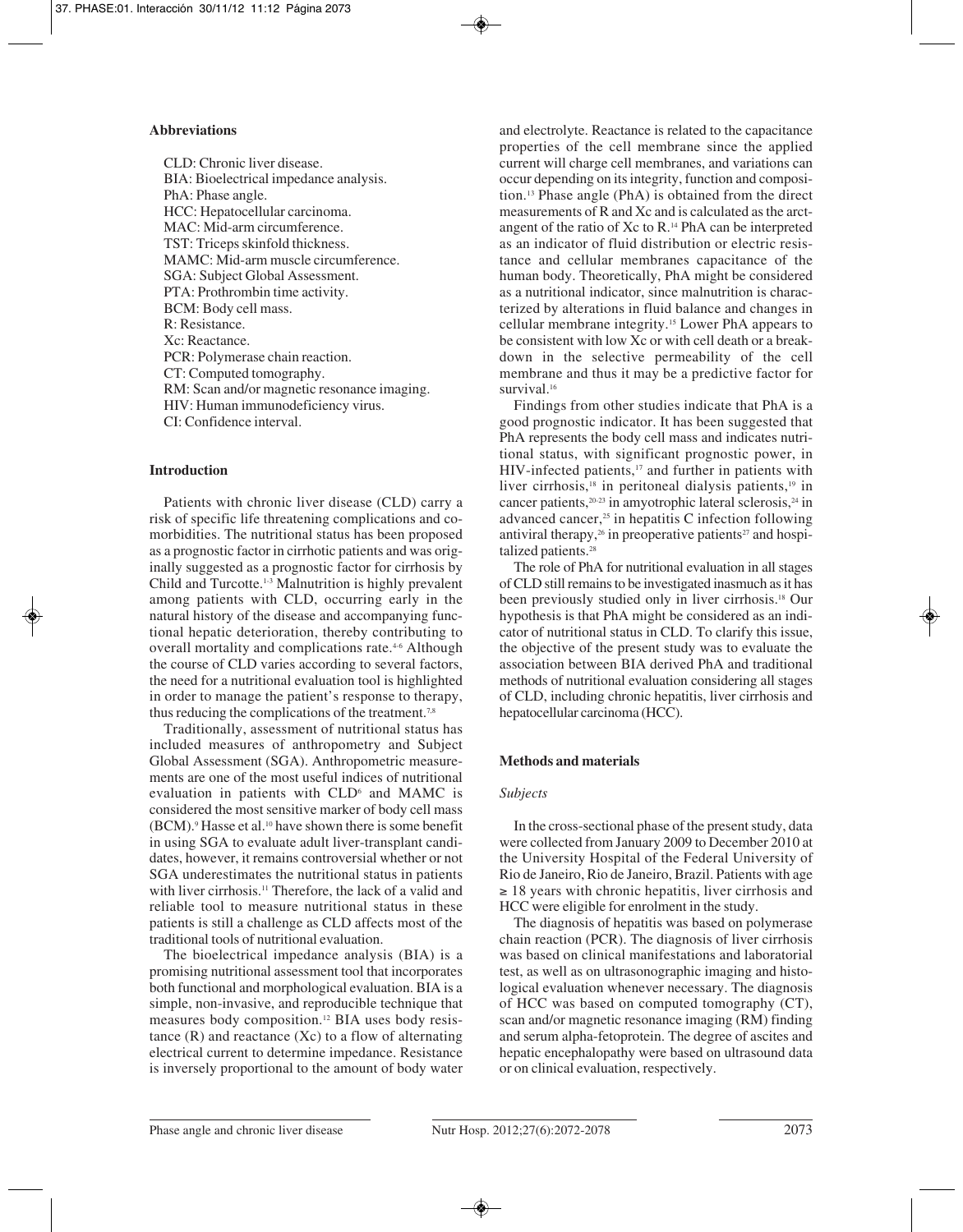The number of liver-related deaths was recorded during the observation period. The Kaplan-Meier method was used to calculate survival.

Exclusion criteria comprised patients with cardiac pacemaker, amputated limbs, aneurysm clip, metal implants, chronic renal failure, hemodialysis, active alcohol abuse or history of respiratory or cardiovascular disease, co-infection with human immunodeficiency virus (HIV) and unwillingness to participate in the study.

The study protocol was approved by the Research Ethics Committee of the University Hospital of the Federal University of Rio de Janeiro, protocol 068/01, and it conforms to the provisions of the Declaration of Helsinki. An informed written consent was requested from all subjects before they enrolled in the study.

Clinical variables were recorded during the study by the same investigator. The laboratory data collected included albumin, bilirubin and prothrombin time which were measured by previously established standard laboratory methods. Laboratory data and degree of ascites and hepatic encephalopathy were used to calculate the Child-Pugh score. The patients were then stratified as  $A$ ,  $B$ , or  $\overline{C}$  in accordance with the Child-Pugh classification criteria.<sup>2</sup>

The patients selected for the study underwent baseline nutritional evaluations which included anthropometry, BIA and SGA, conducted at the same time by the same trained nutritionist.

## *Phase angle*

BIA measurements were taken on the right side of the body using a tetrapolar BIA-101 impedance analyzer (RJL Systems Inc., Clinton Township, MI, USA), at 800 mA and a single frequency of 50 KHz. The measurements were taken in the morning after each participant had fasted for at least 8 hours and with an empty bladder. All impedance measurements were conducted while the participants were lying supine on bed, with legs apart and arms not touching the torso. The four electrodes were placed separately. Two on the dorsal surface of the right wrist, medially between the distal prominences of the radius and the ulna and on the dorsal surface of the right ankle, between the medial and lateral malleoli; two on the dorsal surface of the right hand and foot at the third metacarpophalangeal and metatarsophalangeal joints, respectively. R and Xc were directly measured in ohms (W). The PhA was calculated using the following equation:

 $PhA = arc-tangent reactance/resistance x 180°/p$ 

## *Anthropometry*

Anthropometric parameters like mid-arm circumference (MAC) and triceps skinfold thickness (TST) were measured with a tape and a Lange skinfold caliper, respectively. TST was measured to the nearest 0.1 mm with calipers at the triceps. Measurements were taken midway between the tip of acromion and olecranion process on the non-dominant arm, being the patient in a relaxed position. To minimize practical variability, the average of three consecutive measurements for TST was recorded. The mid-arm muscle circumference (MAMC) was calculated by the formula MAMC (cm)  $=$  MAC – [P x TSF (cm)]<sup>29</sup>. For the nutritional diagnosis, the anthropometric parameter was compared with Frisancho's reference standard.<sup>29</sup>

## *Subjective global assessment*

SGA was performed using a standard questionnaire as proposed by Hasse et al. adapted to liver disease<sup>10</sup>. On the basis of the patient history, physical appearance and existing clinical conditions focused on nutritional aspects, the patients were classified as not, moderately or severely malnourished. For the purpose of this article, malnutrition was defined as either moderately or severely malnourished.

# *Statistical analysis*

The Statistical Package for Social Science software version 17.0 (SPSS Inc., Chicago, IL, USA) was used for all statistical analysis. Data were expressed as median and range. For the Kaplan-Meier survival analysis, PhA measurements were categorized into two equal and mutually exclusive groups with a median PhA score of 5.18° as the cut-off. The influence of possible risk factors on patient survival was analyzed by Cox multivariate regression. Kruskal-Wallis oneway analysis of variance, Mann–Whitney *U* test and Spearman's correlation test (*r*) were used in the statistical analysis. Significance level was defined as *P* < 0.05.

## **Results**

A total of 66 patients with CLD who met the inclusion and exclusion criteria were enrolled. The median age was 59 years (range 41-79). There were 34 male patients (57.6%). The etiology of the CLD was as follows: 60.8% chronic hepatitis C infection, 24.0% chronic hepatitis B infection and 15.2% alcoholrelated. According to liver disease severity, there were 14 patients in the chronic hepatitis group, 8 in the cirrhosis Child-Pugh A group, 11 in the Child-Pugh B group, 14 in the child-Pugh C group and 19 in the HCC group. In the HCC group, 15 patients were Child-Pugh A and 4 were Child-Pugh B.

All patients in the cross-sectional sample were followed for at least 17 months.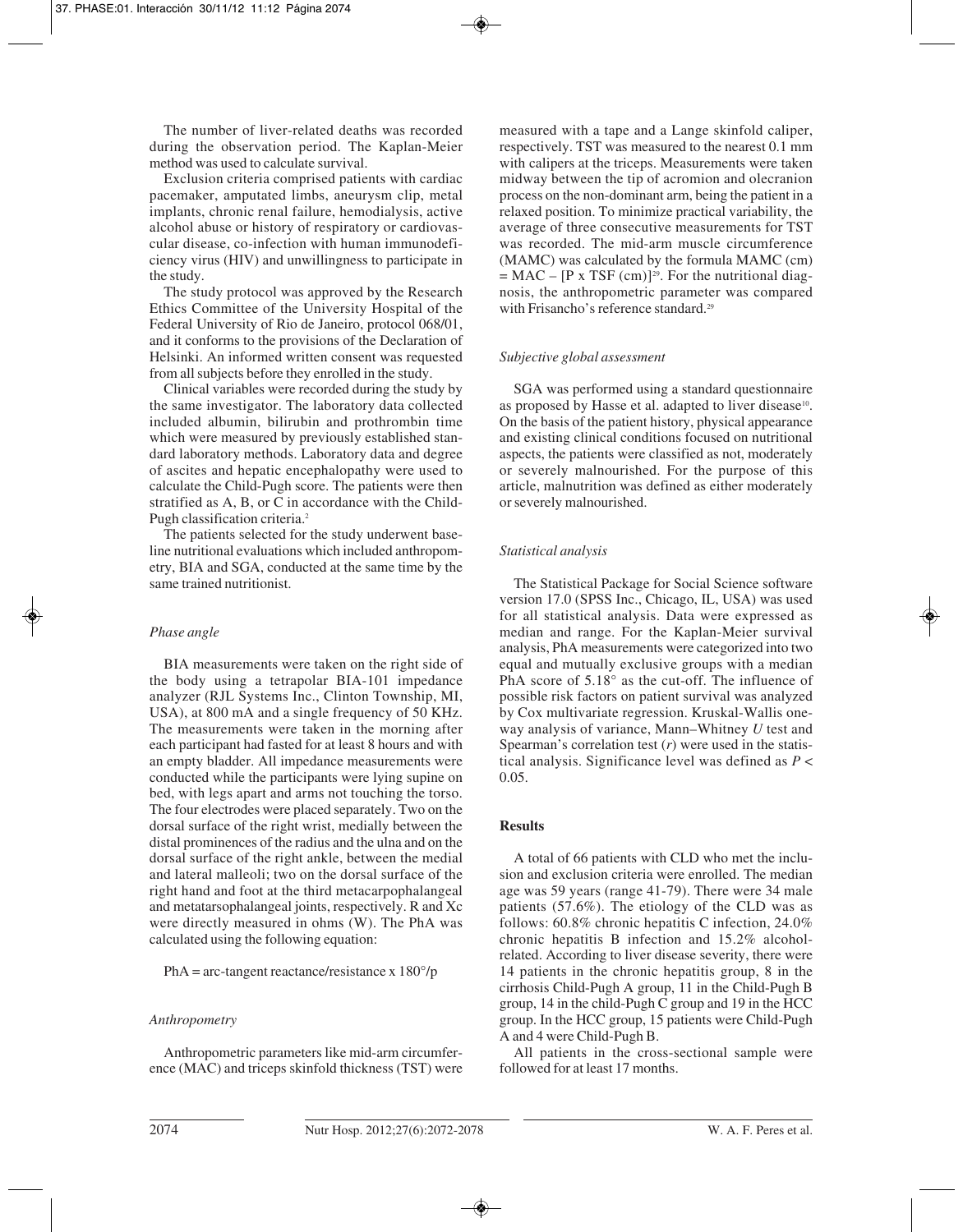| Table I                                                                            |  |
|------------------------------------------------------------------------------------|--|
| Descriptive statistics for bioelectrical parameters by chronic liver disease stage |  |

| CLD stages                   | $PhA$ (degrees)* | Resistance $(\Omega)^*$ | Reactance $(\Omega)^*$ |
|------------------------------|------------------|-------------------------|------------------------|
| Chronic hepatitis $(n = 14)$ | $5.6(4.0-6.9)$   | 512 (401-612)           | 49 (32-58)             |
| Cirrhosis child A $(n=8)$    | $5.4(1.9-6.4)$   | 524 (338-646)           | $56(11-63)$            |
| Cirrhosis child B $(n = 11)$ | $4.6(4.1-6.7)$   | 502 (396-712)           | $54(28-69)$            |
| Cirrhosis child C $(n = 14)$ | $4.4(3.2-7.4)$   | 495.5 (386-589)         | $41(22-63)$            |
| $H < CC (n = 19)$            | $4.8(2.9-6.7)$   | 494 (360-710)           | $39(26-69)$            |
| $P-value**$                  | 0.36             | 0.55                    | 0.15                   |

\*Values are expressed as median (minimum-maximum).

\*\*Differences between groups were tested with Kruskal-Wallis at 5% probability.

*Note:* BIA: Bioelectrical impedance; CLD: Chronic liver disease; PhA: Phase angle; HCC: Hepatocellular carcinoma.

The parameters of BIA distribution in chronic hepatitis, liver cirrhosis and HCC are shown in table I. There were no statistically significant differences with respect to PhA, R and Xc median values between chronic hepatitis, liver cirrhosis and HCC ( $P = 0.36$ ,  $P = 0.55$  and  $P = 0.15$ , respectively).

The median (range) of PhA regarding all the patients was 5.18° (range 1.86-8.40).

The median PhA was 5.31° (range 3.45-7.42) in well-nourished patients being significantly higher than malnourished patients  $(4.35^{\circ})$ , range 1.86-6.73) ( $P =$ 0.005), according to SGA results.

Correlation coefficients between PhA and age, liver function test and anthropometry parameters in CLD patients are shown in Table 2. PhA correlated significantly with MAMC ( $r = 0.29$ ,  $P = 0.015$ ), MAC ( $r =$ 0.29, *P* = 0.023) and albumin (*r* = 0.27, *P =* 0.036). The PhA was correlated inversely and significantly with age (*r* = - 0.48, *P* < 0.001). The median age was 63.5 years (range 43-79) and 55.0 years (range 41-68) for the below median and above median PhA groups respectively ( $P = 0.015$ ). There was no significant difference in PhA values between the sexes  $(P = 0.59)$ .

A comparison of phase angle between the groups with presence or absence of hepatic encephalopathy and ascites has shown that the median of PhA was 4.17° (range 3.19-7.42) in patients with hepatic encephalopathy being significantly lower than in patients without hepatic encephalopathy (5.04 $^{\circ}$ , range 1.86-6.89) (*P* = 0.003).

The median PhA was 4.62° (range 1.86-7.42) in patients with ascites and 5.03° (range 2.94-6.89) in patients without ascites with lower values of PhA in patients with ascites, but the results have not shown statistical significance, only a strong tendency  $(P =$ 0.05). With respect to hepatocellular function evaluated according to the Child-Pugh score, no statistically significant correlation was found between PhA, R and Xc values and Child-Pugh score  $(P = 0.17, P = 0.29$  and  $P = 0.16$ , respectively).

During the study period, there were 37 patients who died and 25 were censored (reached the end of their follow-up period without experiencing death). PhA was strongly associated with survival  $(P = 0.013)$ . The



*Fig. 1.—Survival time stratified by median phase angle (PhA) categories of* ≤ *5.18° (dashed line) or > 5.18° (solid line). Vertical lines indicate censored patients, i.e., those who reached the end of their follow-up without experiencing death.*

survival curves were stratified by median (fig. 1). Patients with PhA lower or equal than  $5.18^\circ$  (n = 38) had a median survival time of 62 months (95% confidence interval [CI]:  $55.5-68.5$ ) while those with PhA >  $5.18^\circ$  (n = 21) had a median survival time of 122 months (95% CI: 67-177). The difference was statistically significant  $(P = 0.01)$ .

In a multivariate Cox regression analysis, after adjusting for age, PhA  $\leq 5.18^\circ$  was found to be associated with a hazard ratio increase of 2.5 for death (95% CI:  $1.85 - 6.01$ ) ( $P = 0.032$ ).

The median phase angle of patients who died within the observation period was significantly lower than the median phase angle of patients who survived (median 4.55 $^{\circ}$  compared to 5.28 $^{\circ}$ ,  $P = 0.01$ ).

## **Discussion**

This study adds a growing body of evidence on the clinical applications of BIA derived phase angle beyond its use in body composition equations.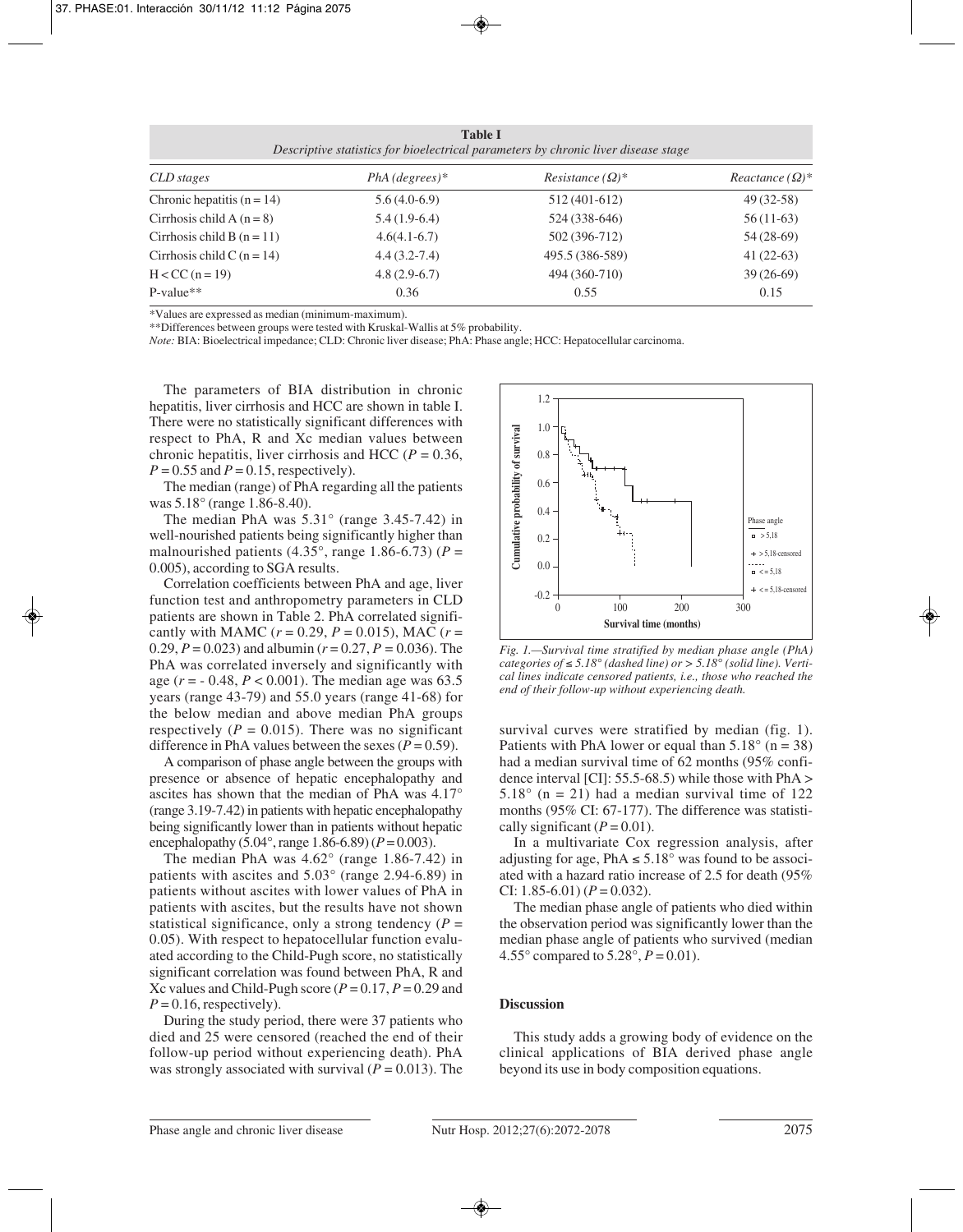| <b>Table II</b><br>Correlation coefficients between phase angle and age,<br>liver functions test and anthropometry parameters<br>in CLD patients |         |                 |  |  |
|--------------------------------------------------------------------------------------------------------------------------------------------------|---------|-----------------|--|--|
| <i>Variables</i>                                                                                                                                 | PhA(r)  | <i>p</i> -value |  |  |
| Age                                                                                                                                              | $-0.48$ | < 0.001         |  |  |
| Albumin                                                                                                                                          | 0.27    | 0.036           |  |  |
| <b>Bilirubin</b>                                                                                                                                 | 0.033   | 0.80            |  |  |
| MAC.                                                                                                                                             | 0.290   | 0.023           |  |  |
| <b>MAMC</b>                                                                                                                                      | 0.29    | 0.015           |  |  |
| <b>TST</b>                                                                                                                                       | 0.21    | 0.10            |  |  |

r = Spearman correlation coefficient.

*Note:* CLD: Chronic liver disease; PhA: Phase angle; MAC: Midarm circumference; MAMC: Mid-arm muscle circumference; TST: Triceps skinfold thickness.

The inverse relationship between age and PhA observed in the current study supports results of a previous study on healthy subjects.30 It has been speculated that the decrease in PhA values correlating with increasing age could be an indicator of a reduction in skeletal muscle mass and general health in the elderly.31,32 At the same time, there was no statistically significant difference with respect to PhA and sex, a finding that is similar to the results obtained by Baumgartner et al.<sup>13</sup> and Selberg and Selberg<sup>18</sup>, but not to those obtained from other studies on healthy adults.<sup>30,33</sup>

In the present study, the median of R, Xc and PhA was lower than the values described by Selberg and Selberg<sup>18</sup> in healthy control subjects. In addition, our results of PhA values found in chronic hepatitis, cirrhosis Child A, B, C and HCC were lower than the population reference values described by Barbosa et al.34 that ranged between 7.90° and 5.64°.

PhA and Xc are directly reflecting the intra/extra cellular masses proportion (ECM/BCM) and malnutrition is characterized by both increased ECM and decreased BCM, so changes of the ECM to BCM ratio are probably associated with changes in PhA.35

PhA is also related with the BIA estimated extracellular water (ECW), and intracellular water (ICW) ratio and wasting diseases are reported to be associated with intracellular dehydration.15 In fact, results of other studies support the idea that markedly loss of body protein, which occurs in critically ill patients, is triggered and maintained by cell shrinkage secondary to cellular dehydration.15,36,37,38 Previous studies have demonstrated that the decrease of intracellular water (ICW) and the increase of the extracellular water (ECW) are indicators of the catabolic reaction of the sepsis.<sup>36,38</sup> Finn et al.<sup>36</sup> demonstrated that such patients lose approximately 15% to 20% of protein and potassium in about 21 days of illness and the cellular volume also decreases around 15% to 20%.

It has been suggested that PhA values reflect quantities of intact cell membranes and BCM. In this study, according to the diagnosis of a traditional method of nutritional assessment, significantly higher PhA was found in well-nourished patients and correlated with MAMC and MAC, in agreement with findings from a previous concept that states that PhA represents a simple muscle index.<sup>18</sup>

Besides, our results that PhA was related to albumin, an important parameter of liver function, is in agreement with findings from other studies on liver cirrhosis.<sup>18</sup>

This study found lower PhA in hepatic encephalopathy, suggesting a relation between a decrease in BCM, malnutrition and hepatic encephalopathy. The loss of BCM has been described in the advanced stages of liver cirrhosis<sup>5</sup>, and the protein-restricted diets usually prescribed for cirrhotic patients in order to treat or prevent hepatic encephalopathy may deplete the muscle mass compartment without resulting in an improvement of hepatic encephalopathy.39

Moreover, patients with malnutrition suffered more frequently from hepatic encephalopathy, $40,41$  supporting an experimental study that suggested that low energy intake and malnutrition may facilitate the development of hepatic encephalopathy.42

Patients with ascites showed a tendency towards lowered values of PhA ( $p = 0.05$ ). It is likely that the lack of statistical significance is due to the small number of patients with ascites  $(n = 25)$ . These findings support observations from clinical practice where there is greater degree of malnutrition in patients with ascites. Sorrentino et al.43 observed in their study that liver-cirrhosis patients with ascites are malnourished despite numerically adequate calorie-intake.

PhA was not associated with chronic hepatitis, liver cirrhosis and HCC. In patients with liver cirrhosis and HCC, PhA did not correlate with the Child-Pugh score, although there is a tendency towards reduced PhA values with the concurrent worsening of the liver cirrhosis. The findings of our study do support the previous study18 that demonstrated that PhA is not simply associated with the stage of liver cirrhosis, as assessed using the Child-Pugh score.

Considering all stages of CLD, our results show, after controlling for age, that patients with PhA equal or less than 5.18° had shorter survival. A similar study conducted in 57 cirrhotic patients demonstrated that patients with PhA equal or less than 5.4° had shorter survival than patients with higher PhA.18 In the present study, it is possible to point the role of PhA as a potential predictor of survival in CLD after controlling for age. Nonetheless, it is still necessary to conduct studies with larger sample sizes that assess the prognostic role of PhA, considering all stages of CLD.

Moreover, the median PhA of the patients who died was significantly lower than that of the patients who survived, with median less than 18.5°, thereby reinforcing the findings of low survival rates in patients with lower PhA that are associated with cell death or decrease in cellular integrity.

Findings from other studies have previously demonstrated that low BIA derived PhA values may indicate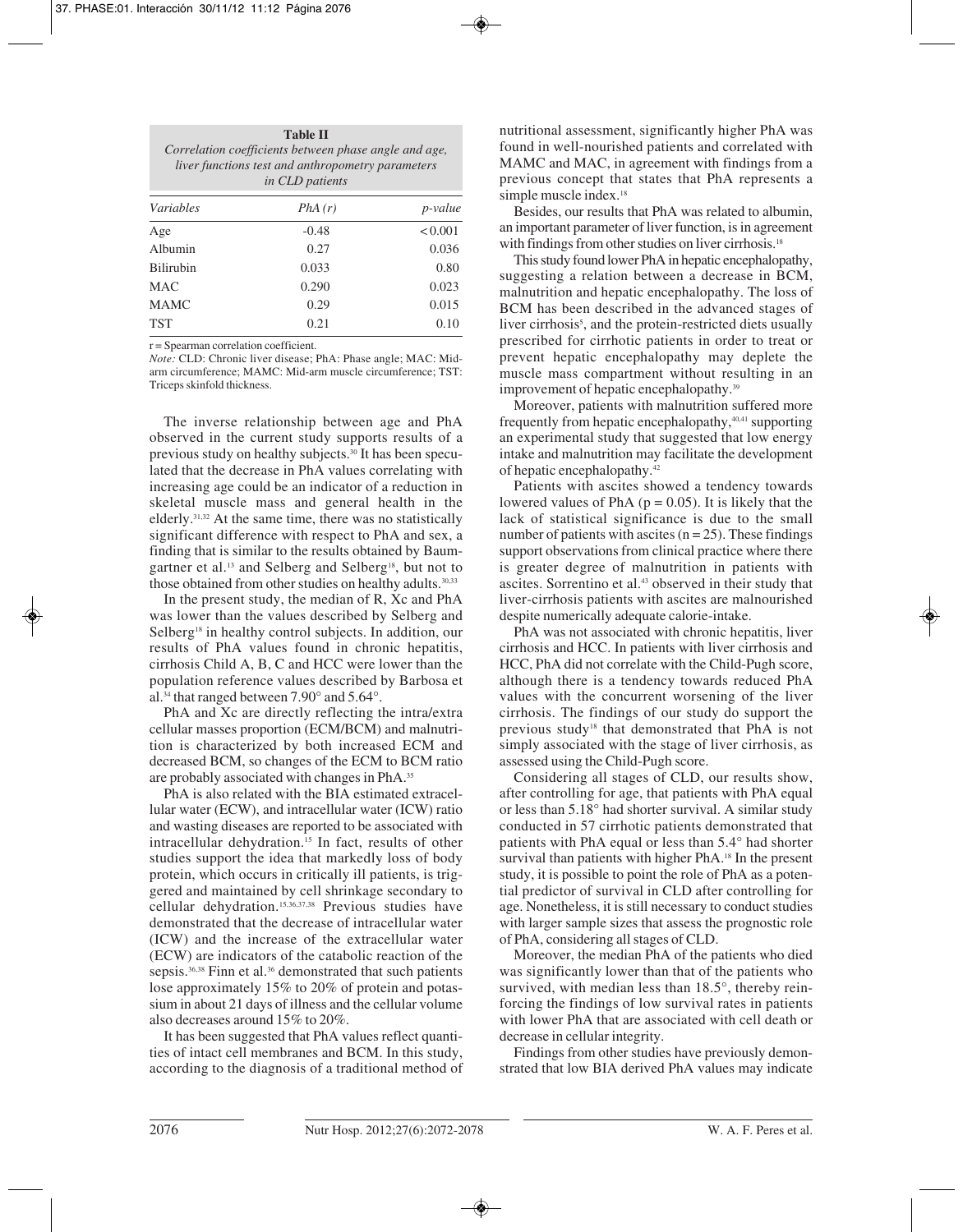worse prognosis in many clinical situations.<sup>17-25,27,28</sup> Gupta et al.<sup>20-22</sup> found that PhA values above  $5.0^{\circ}$ ,  $5.6^{\circ}$ and 5.3° were associated with improved survival in patients with advanced pancreatic cancer, breast cancer and stage IIIB and IV non-small cell lung cancer, respectively. In addition, PhA lower than 6.0° has been shown to be an adverse predictor of survival in peritoneal dialysis patients.19 In the present study our median PhA value was similar to the results obtained in pancreatic cancer20 and in patients suffering from cirrhosis.18

In conclusion, our results are consistent with the hypothesis of the present study and concur for the relevance of BIA derived PhA as an indicator of nutritional status in patients with CLD. BIA-derived PhA may become a useful surrogate tool for the nutritional evaluation and could help clinical practitioners aiming to attest malnutrition diagnosis in CLD. Nevertheless, it is necessary to define further the threshold values for PhA as a nutritional evaluation tool in CLD and evaluate the role of PhA in the prediction of survival in chronic hepatitis, liver cirrhosis and HCC patients in a controlled study.

# **Acknowledgments**

This study was financed by a grant provided by the Brazilian programs, CAPES (Coordination for the Improvement of Higher Education Personnel) and CNPQ (National Counsel of Technological and Scientific Development). We thank the whole team of the Hepatology Service, University Hospital of the Federal University of Rio de Janeiro, RJ, Brazil.

#### **References**

- 1. Child CG, Turcotte JG. Surgery and portal hypertension. In: The liver and portal hypertension. Edited by CG Child. Philadelphia: Saunders 1964; 50-64.
- 2. Pugh RN, Murray-Lyon IM, Dawson JL, Pietroni MC, Williams R. Transection of the oesophagus for bleeding oesophageal varices. *Br J Surg* 1973; 60: 646-649.
- 3. Christensen E. Prognostic models including the Child-Pugh, MELD and Mayo risk scores–where are we and where should we go? *J Hepatol* 2004; 41: 344-350.
- 4. Carvalho L, Parise ER. Evaluation of nutritional status of nonhospitalized patients with liver cirrhosis. *Arq Gastroenterol* 2006; 43: 269-274.
- 5. Figueiredo FA, Pérez RM, Freitas MM, Kondo M. Comparison of three methods of nutritional assessment in liver cirrhosis: subjective global assessment, traditional nutritional parameters, and body composition analysis. *J Gastroenterol* 2006; 41: 476-482.
- 6. Matos C, Porayko MK, Francisco-Ziller N, DiCecco S. Nutrition and chronic liver disease. *J Clin Gastroenterol* 2002; 35: 391-397.
- 7. Ginés P, Quintero E, Arroyo V, Terés J, Bruguera M, Rimola A, Caballería J, Rodés J, Rozman C. Compensated cirrhosis: natural history and prognostic factors. *Hepatology* 1987; 7: 122-128.
- 8. Stephenson GR, Moretti EW, El-Moalem H, Clavien PA, Tuttle-Newhall JE. Malnutrition in liver transplant patients:

preoperative subjective global assessment is predictive of outcome after liver transplantation. *Transplantation* 2001; 72: 666-670.

- 9. Figueiredo FA, Dickson ER, Pasha TM, Porayco MK, Therneau TM, Malinchoc M, DiCecco SR, Francisco-Ziller NM, Kasparova P, Charlton MR. Utility of standard nutritional parameters in detecting body cell mass depletion in patients with end-stage liver disease. *Liver Transpl* 2000; 6: 575-581.
- 10. Hasse J, Strong S, Gorman MA, Liepa G. Subjective global assessment: alternative nutrition-assessment technique for liver-transplant candidates. *Nutrition* 1993; 9: 339-343.
- 11. Naveau S, Belda E, Borotto E, Genuist F, Chaput JC. Comparison of clinical judgment and anthropometric parameters for evaluating nutritional status in patients with alcoholic liver disease. *J Hepatol* 1995; 23: 234-235.
- 12. Lukaski HC, Johnson PE, Bolonchuk WW, Lykken GI. Assessment of fat-free mass using bioelectrical impedance measurements of the human body. *Am J Clin Nutr* 1985; 41: 810-817.
- 13. Baumgartner RN, Chumlea WC, Roche AF. Bioelectric impedance phase angle and body composition. *Am J Clin Nutr* 1988; 48: 16-23.
- 14. Foster KR, Lukaski HC. Whole-body impedance what does it measure? *Am J Clin Nutr* 1996; 64: 388S-396S.
- 15. Häussinger D, Roth E, Lang F, Gerok W. Cellular hydration state: an important determinant of protein catabolism in health and disease. *Lancet* 1993; 341: 1330-1332
- 16. Ellis KJ, Bell SJ, Chertow GM, Chumlea WC, Knox TA, Lukaski HC et al. Bioelectrical impedance methods in clinical research: a follow-up to the NIH Technology Assessment Conference. *Nutrition* 1999; 15: 874-880.
- 17. Schwenk A, Beisenherz A, Römer K, Kremer G, Salzberger B, Elia M. Phase angle from bioelectrical impedance analysis remains an independent predictive marker in HIV-infected patients in the era of highly active antiretroviral treatment. *Am J Clin Nutr* 2000; 72: 496-501.
- 18. Selberg O, Selberg D. Norms and correlates of bioimpedance phase angle in healthy human subjects, hospitalized patients, and patients with liver cirrhosis. *Eur J Appl Physiol* 2002; 86: 509-516.
- 19. Mushnick R, Fein PA, Mittman N, Goel N, Chattopadhyay J, Avram MM. Relationship of bioelectrical impedance parameters to nutrition and survival in peritoneal dialysis patients. *Kidney Int Suppl* 2003; 87: S53-56.
- 20. Gupta D, Lis CG, Dahlk SL, Vashi PG, Grutsch JF, Lammersfeld CA. Bioelectrical impedance phase angle as a prognostic indicator in advanced pancreatic cancer. *Br J Nutr* 2004; 92: 957-962.
- 21. Gupta D, Lammersfeld CA, Vashi PG, King J, Dahlk SL, Grutsch JF, Lis CG. Bioelectrical impedance phase angle as a prognostic indicator in breast cancer. *BMC Cancer* 2008; 8: 249.
- 22. Gupta D, Lammersfeld CA, Vashi PG, King J, Dahlk SL, Grutsch JF, Lis CG. Bioelectrical impedance phase angle in clinical practice: implications for prognosis in stage IIIB and IV non-small cell lung cancer. *BMC Cancer* 2009; 9: 37.
- 23. Toso S, Piccoli A, Gusella M, Menon D, Bononi A, Crepaldi G, Ferrazi E. Altered tissue electric properties in lung cancer patients as detected by bioelectric impedance vector analysis. *Nutrition* 2000; 16: 120-124.
- 24. Desport JC, Marin B, Funalot B, Preux PM, Couratier P. Phase angle is a prognostic factor for survival in amyotrophic lateral sclerosis. *Amyotroph Lateral Scler* 2008; 9: 273-278.
- 25. Davis MP, Yavuzsen T, Khoshknabi D, Kirkova J, Walsh D, Lasheen W, et al. Bioelectrical impedance phase angle changes during hydration and prognosis in advanced cancer. *Am J Hosp Palliat Care* 2009; 26: 180-187.
- 26. Kahraman A, Hilsenbeck J, Nyga M, Ertle J, Wree A, Plauth M, Gerken G, Canbay AE. Bioelectrical impedance analysis in clinical practice: implications for hepatitis C therapy BIA and hepatitis C.*Virol J* 2010; 7: 191.
- 27. Cardinal TR, Wazlawik E, Bastos JL, Nakazora LM, Scheunemann. Standardized phase angle indicates nutritional status in hospitalized preoperative patients. *Nutr Res* 2010; 30: 594-600.